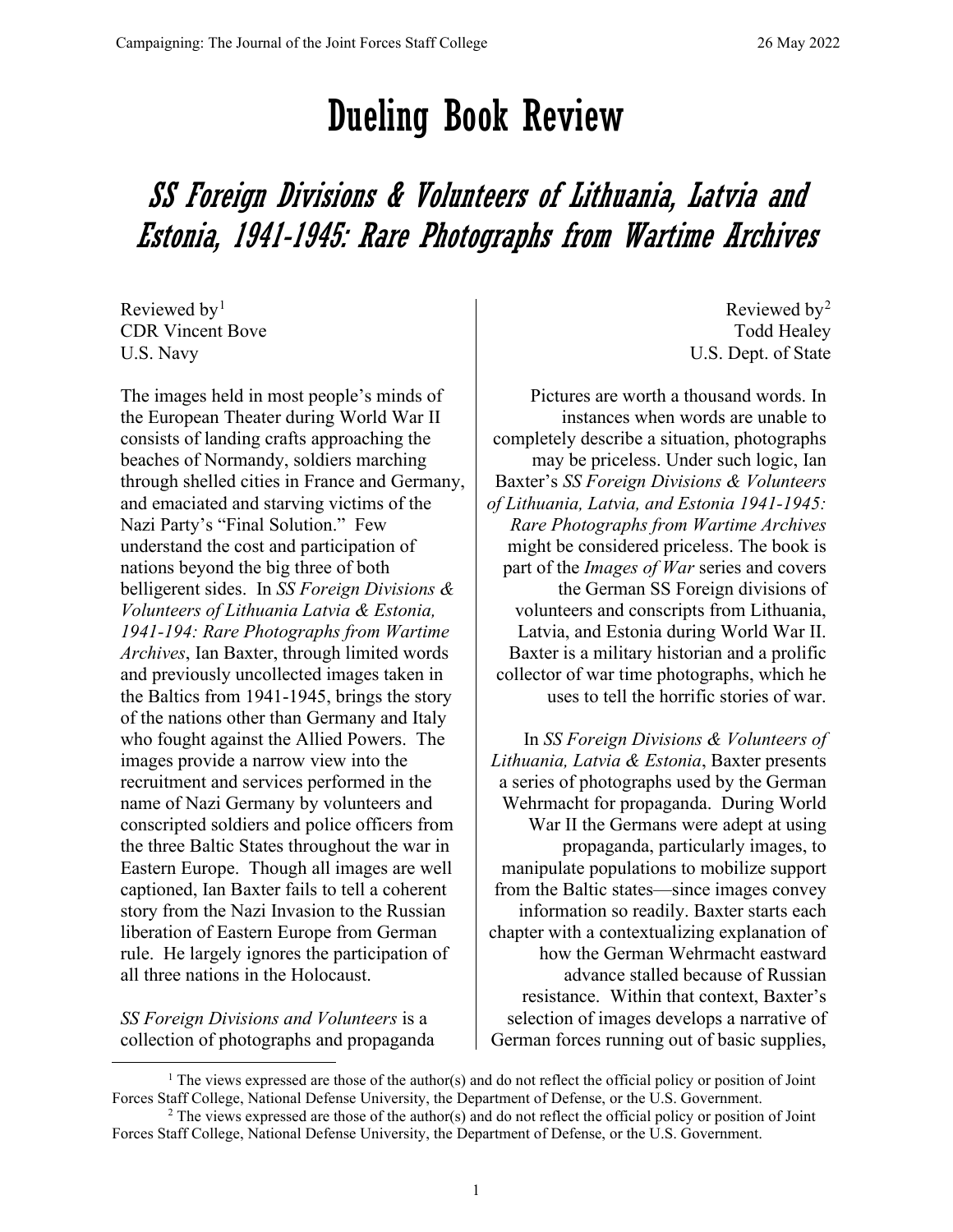taken by Nazi Germany photographers in the Baltic Region and the Eastern Front of World War II, starting with over 3 million German Soldiers attacking the Russian Red Army in the Baltics and ending with the surrendering of German forces in 1945. Each chapter begins with a few pages of context for the images that follow. Still, those pages lack the detail and analysis necessary to be taken as a serious history book. Notably, there are no citations or references to where the author is drawing his conclusions. Without sourcing, it is challenging to reach one of the author's most significant claims: Lithuania did not provide a National Legion of volunteers to the Nazis as both Latvia and Estonia did. The author comes off as apologetic for Lithuania, even though over 50,000 Lithuanians volunteered to serve in various German occupation forces. The images collected in the chapter dedicated to "Foreign Recruitment" are Latvian and Estonian soldiers. The reader is left to wonder if the author concluded that Lithuania did not participate on the Eastern Front because of a lack of images in the wartime archives or if there simply were not many photographers who captured Lithuanians in action east of the Baltics. In either case, the author does not adequately address the role of Lithuania in the war.

One of the few images in the book that places Lithuanians as the subject of the photograph is a formation of people dressed in ragged clothes behind a uniformed soldier with an armband displaying the swastika of the Nazi party. The author's caption describes the murder of 80% of Lithuanian Jews, with the remaining 43,000 lives sent to work in concentration camps for the remainder of the war. The photograph is of a Lithuanian policeman who has rounded up Lithuanian Jews and Romani for execution, forced labor, or, perhaps, both. Considering how little written text is in the book, the author goes to great lengths to paint Lithuania as expecting liberation from Russian forces and as nonparticipants in the German fight against

ammunition, and men as they battled against the Red Army. The images in the book depict the German SS as good-hearted forces welcomed by the civilian population of the Baltic States. Many of the civilian population perceived the German soldiers as liberators from Russian oppression. Some photographs show women carrying water to the SS soldiers as they marched through villages, while other images depict f*reiwillige*—volunteer soldiers—happily posing with their families before going off to war. While Baxter's empathetic take may strain credulity for some, it is also honest. War is often a choice between the lesser of two evils. While people often have involuntary reactions against propaganda, Baxter's is a fascinating study into how propaganda works. Baxter's provocative take should incite a critical response, wondering why the image works and maybe what is happening off camera. In one of Baxter's photographs, a Lithuanian recruit stands in front of a group of Lithuanian Jewish citizens lined up in formation. It begs questions about the circumstances that would drive someone to support a clearly vicious force.

Most of the volunteers from Latvia, Estonia, and Lithuania took up arms alongside the SS Divisions to free their countries from Stalin's rule. According to Baxter, volunteers from Latvia and Estonia were more apt to join the German SS divisions while Lithuanian volunteers were hesitant to join the German Wehrmacht. From 1941-1945, almost 100,000 men from the Baltic States joined to fight off the yoke of communism. The recruitment of east European men meant that the SS had to alter Henrich Himmler's original recruitment requirements with regards to "racial purity." Propaganda is ultimately about practical means to an end: The Germans needed soldiers to fight and the men from the Baltic states were keen to fight the Red Army. The men of the Baltic were not alone. Hundreds of thousands of foreign troops flocked to Germany to fight under the swastika in World War II. Most were far-

2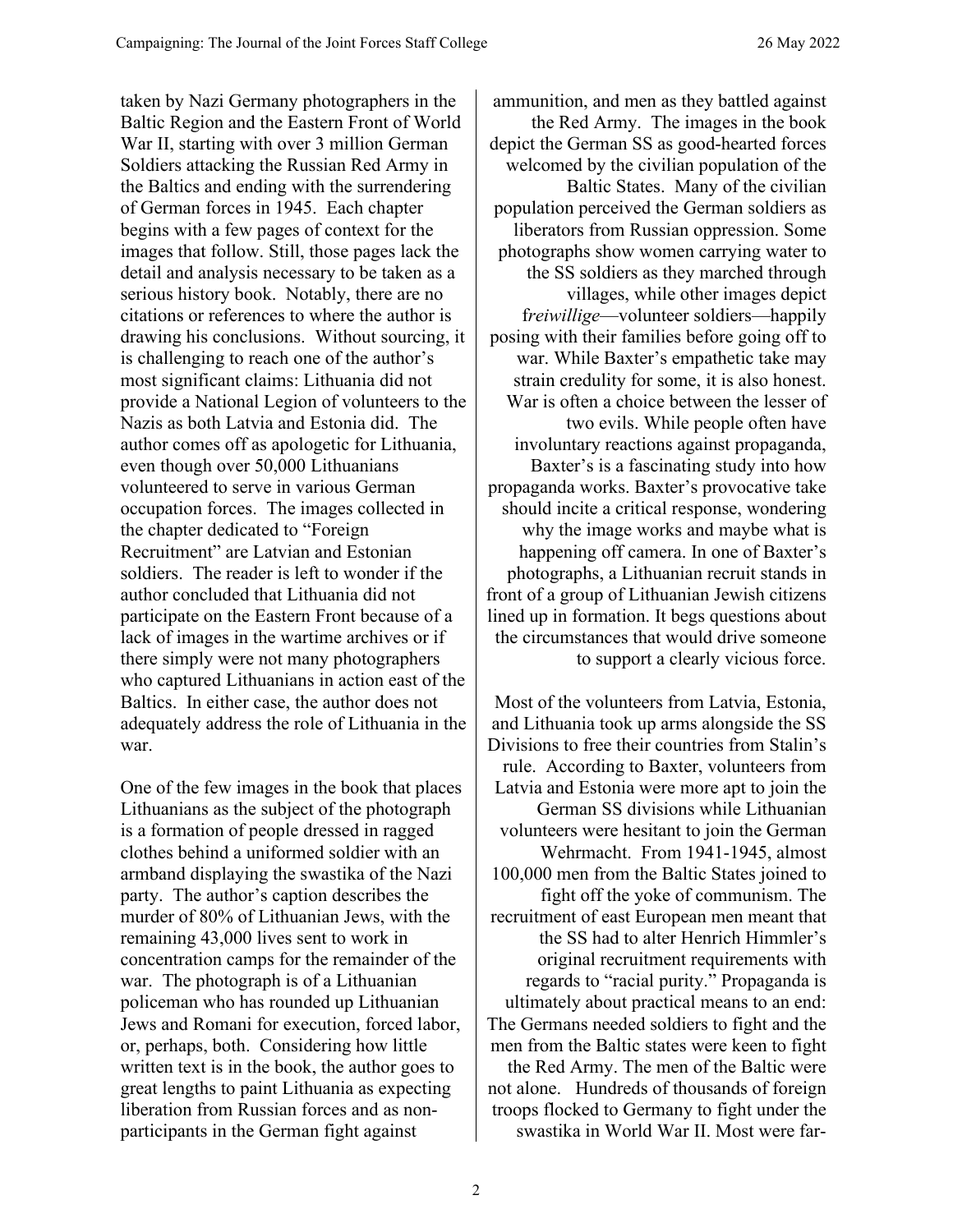Russia while ignoring the Lithuanian participation in the genocide. As for Latvia and Estonia, the author focuses on their National Legion efforts and is silent on genocidal programs in their nation.

The third chapter of four, titled "The Last Year, 1944-1945," is likely the inspiration Ian Baxter had for writing the book. Even skipping the captions, the reader can quickly distill the harsh conditions faced by Latvian and Estonian troops fighting alongside German Forces. Mud and bone-chilling cold drove the battlefield conditions. The composition of the everyday events of the images almost leads the reader to compassion for these souls.

*SS Foreign Divisions and Volunteers* is a thought-provoking story of the role of the Baltic States in the battles fought across Eastern Europe. The lack of references for further study and investigation and the gaping void of information on the role of the Baltics in the Holocaust leaves this book as a forgettable collection not worthy of a prime spot on a coffee table, save if your passport is from Lithuania.

right nationalists who looked to the Nazis to liberate their homelands from communists or Western imperialists. Others were motivated by racial hatred. Some were simply enemy POWs who chose to enlist rather than spend the war in prison camps.

If taken as a study of Wehrmacht propaganda, the quality of the photos becomes an important issue because the details of the composition were carefully selected and crafted. The images are printed in a medium quality on flat paper, which does them a disservice. Most of the photos lack a specific location or provide a time frame when the image was taken. For instance, on page 16 there is an image of a German motorcycle unit driving through a war-torn city somewhere in Lithuania but lacks a specific city and year. On the opposite page, a crowd of people are surrounding what appears to be a German tank and other military vehicles. The caption describes the SS soldiers being hailed by the crowd of people; however, the image is low quality. The low-quality images make it hard to determine what is actually happening and undercuts Baxter's research.

The book makes a reasonable contribution to the scholarship of World War II, particularly through the revealing of previously unpublished photographs. It certainly will be helpful to scholars looking for war time photographs and images of the German Wehrmacht as they traversed the Baltic region in pursuit of the Red Army. Readers may be troubled by Baxter's seemingly empathetic take, but that is reflective of his scholarly approach, requiring objectivity and a discomfiting neutrality. That sense of discomfort should promote reasonable, critical responses not knee-jerk opposition. With the advent of social media platforms, messaging apps, and other means of reaching wide audiences, recognizing propaganda and responding deliberately is more important than ever.